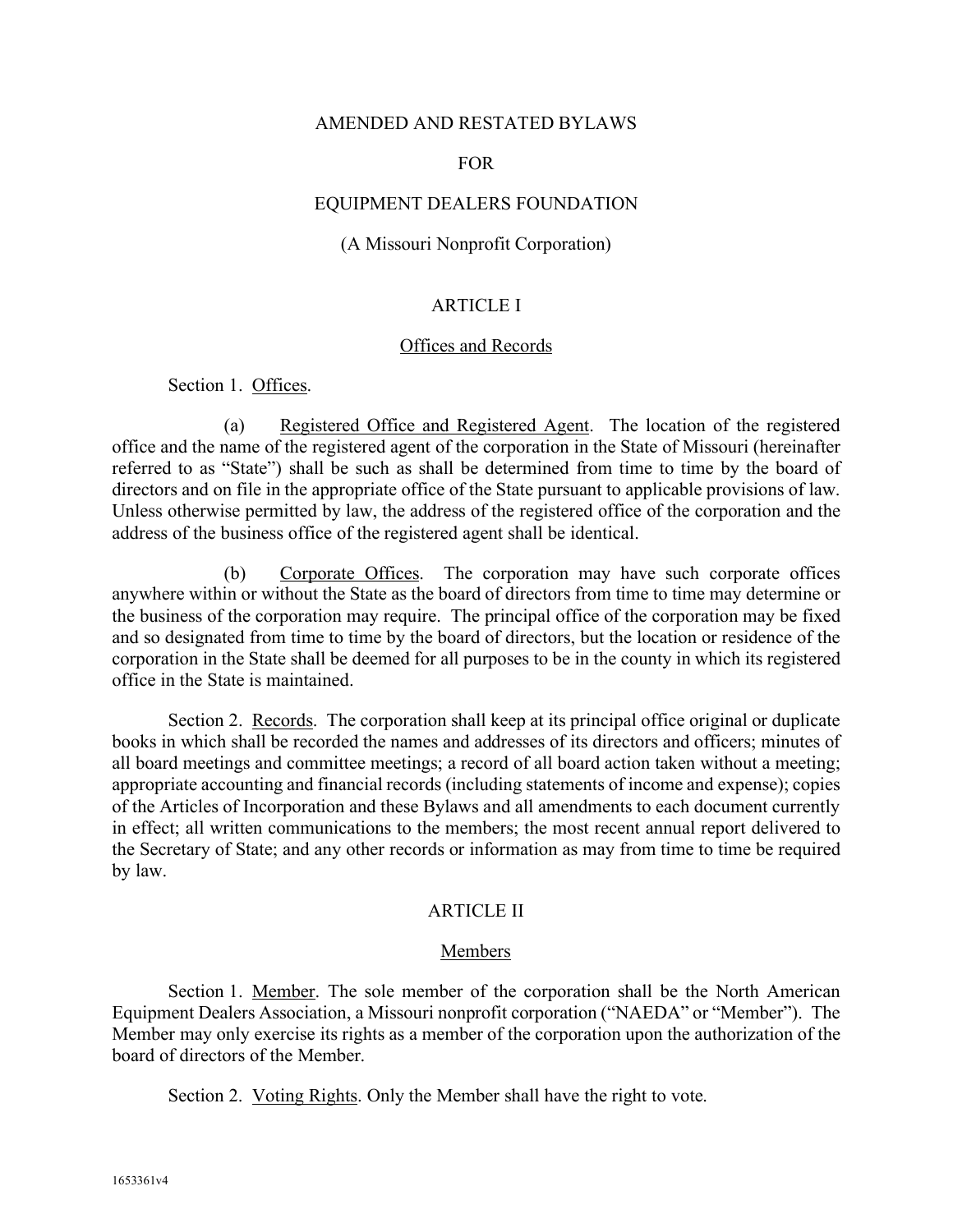Section 3. Transfers. Membership in the corporation is not transferable or assignable.

Section 4. Certificate of Membership. The board of directors may provide for the issuance of a certificate evidencing the rights of the Member in the corporation, which shall be in such form as may be determined by the board of directors. If any certificate shall become lost, mutilated or destroyed, a new certificate may be issued therefore upon such terms and conditions as the board of directors may determine.

## ARTICLE III

## Meetings of the Members

Section 1. Annual Meeting of Member. The board of directors shall fix the time and place of the annual meeting of the Member.

Section 2. Special Meetings. Special meetings of the Member may be called by the board of directors and shall be held at such place designated in the call for a meeting.

Section 3. Quorum. The presence of the sole Member, by its designated representative(s), shall constitute a quorum, and any action of the Member shall constitute the valid and legally taken action of the Corporation.

Section 4. Membership Action without Meeting. Any action which may be taken at any annual or special meeting of the Member may be taken without a meeting if the corporation delivers a written (or electronic) ballot to the Member or if a consent in writing, setting forth the action so taken, is signed by the Member. Each ballot shall state each proposed action; provide an opportunity to vote for or against each proposed action; and specify the time by which a ballot must be received by the corporation. The board secretary shall file such consents or ballots with the minutes of the membership meetings. A consent or ballot completed under this section has the effect of a meeting vote and may be described as such in any document filed with the Secretary of State

# ARTICLE IV

# Board of Directors

Section 1. Powers of the Board. Except as otherwise provided by law, the Articles of Incorporation or these Bylaws, all corporate powers shall be exercised by or under the authority of, and the affairs of the corporation managed under the supervision of, the board of directors. The corporate powers include the power to do all things necessary or convenient to carry out the corporation's affairs.

Section 2. Initial Directors; Number, Election, and Qualifications. The Board shall be the size and number designated by the Member, but not less than six (6) individuals. At each annual meeting, the Member shall elect individuals to fill the offices of the directors whose terms are expiring. In making its selections, the Member shall give consideration to the current officers of NAEDA, to donors, and to other persons associated with the equipment industry. The CEO of NAEDA shall be elected as a member of the Board at each such meeting. The current Chair of NAEDA shall be an ex officio member of the Board. Each director other than the initial directors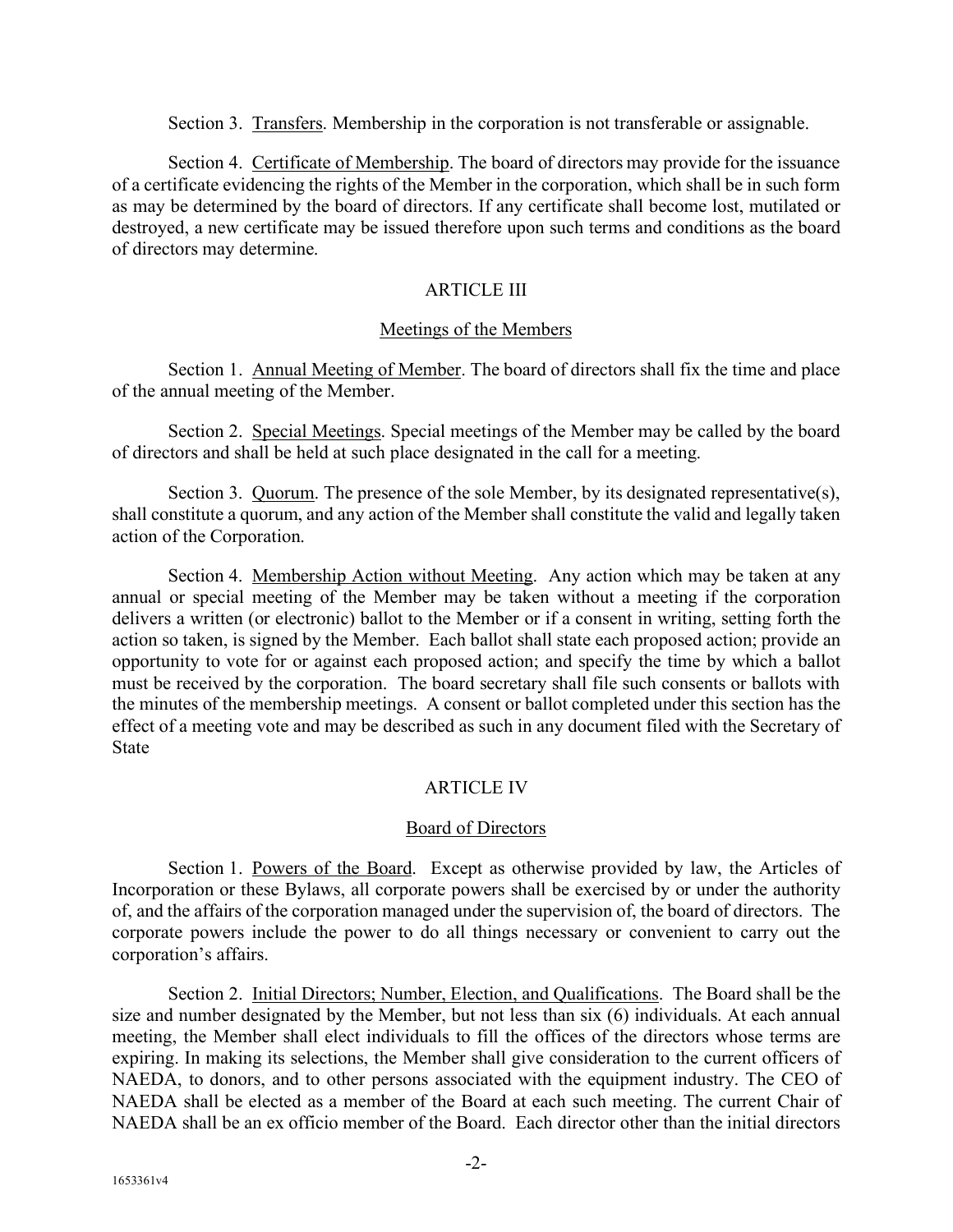shall serve for a term of three (3) years. The initial directors shall serve staggered terms with approximately one-third (1/3) of the terms expiring each year during the first three (3) years of the corporation's existence. Despite the expiration of a director's term, however, the director shall continue to serve until the director's successor is elected, designated or appointed and qualifies, or until there is a decrease in the number of directors. If a decrease in the size of the board of directors occurs, expiring terms shall not be filled until the new number of directors is achieved. The term of a director shall expire immediately before the annual meeting nearest the anniversary of election.

Section 3. Election of Successors. Each year at the annual meeting of the Member, the Member shall elect new directors to replace the directors whose terms have expired. Directors may be reelected for successive full three-year terms.

Section 4. Conflict of Interest Transactions. A conflict of interest transaction is a transaction in which a member of the board of directors has a material interest. A conflict of interest transaction is not voidable if the transaction is not unfair to the corporation at the time it is entered into or is approved:

(a) In advance by the board of directors or a committee of the board if:

(1) The material facts of the transaction and the director's interest are disclosed or known to the board or committee of the board; and

(2) The directors approving the transaction in good faith reasonably believe that the transaction is in the best interest of the corporation and for its own benefit and is fair and reasonable to the corporation; and, after exercising due diligence, the directors determine that the corporation cannot obtain a more advantageous transaction under the circumstances; or

- (b) Before or after it is consummated by obtaining the approval of the:
	- (1) Attorney general; or
	- (2) The circuit court in an action in which the attorney general is joined

as a party.

For the purposes of the above paragraph (a), a conflict of interest transaction is approved if it receives the affirmative vote of a majority of the directors on the board, or on the committee, who have no direct or indirect material interest in the transaction, but a transaction may not be approved by a single director. If a majority of the directors on the board who have no direct or indirect material interest in the transaction vote to approve the transaction, a quorum is deemed present for the purpose of the vote and action taken under this paragraph. While it is desirable that a director with a material interest not be present for the discussion or vote regarding the transaction, the presence of, or a vote case by, a director with a material interest in the transaction does not affect the validity of any vote or action taken under this paragraph if the transaction is otherwise approved as provided in this paragraph.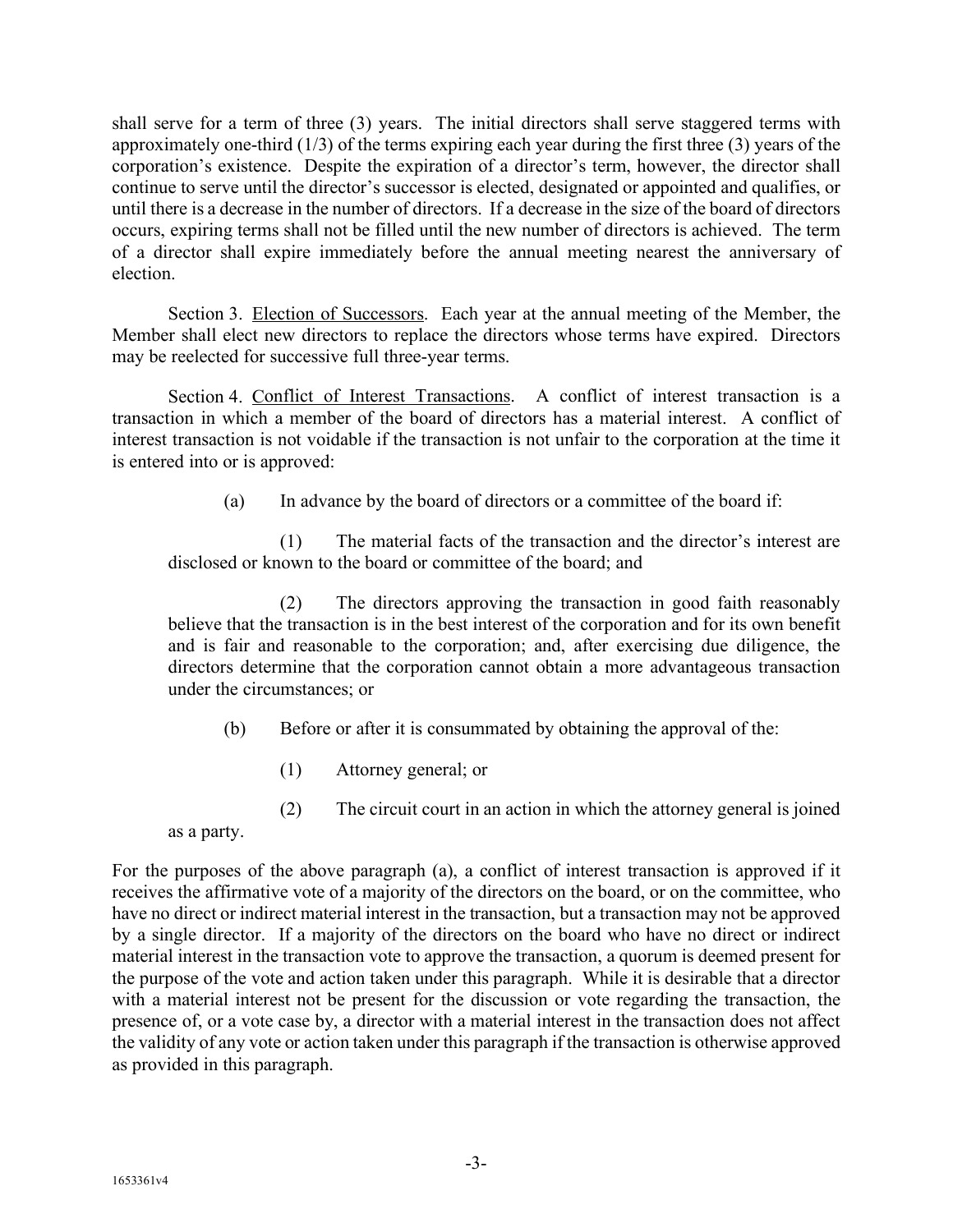## Section 5. Meetings and Notice.

(a) Regular Meetings. Regular meetings of the board of directors may be held without notice at regular intervals and at such times and places either within or without the State as may from time to time be fixed by resolution adopted by the board of directors. Any business may be transacted at a regular meeting.

(b) Special Meetings. Special meetings of the board of directors may be called at any time by the president, or any two directors. The person or persons calling a special meeting of the Board shall fix the place and time of such meeting, or may direct that such meeting be held by telephone or other electronic conference.

(c) Notice. Except as otherwise provided in paragraph (a) of this Section 5, written or printed notice of each meeting of the board, stating the date, time and place shall be delivered personally, by mail, telefacsimile, or by electronic mail to each director at least two (2) days before the day on which the meeting is to be held. If mailed, such notice shall be deemed to be delivered when deposited in the United States mail with postage thereon addressed to the director's residence or usual place of business. If notice is given by telefacsimile or electronic mail, such notice shall be deemed to be delivered when the same is transmitted to the recipient. Notice of a meeting may be given by any person or persons having authority to call a meeting. Except as otherwise required in these Bylaws, the Articles of Incorporation, or any law, neither the purpose nor purposes of the meeting nor the business to be transacted at the meeting needs to be stated in the notice.

(d) Waiver of Notice. An individual entitled to notice of a meeting under this Article IV may at any time waive any notice required by these Bylaws, the Articles of Incorporation or any law. Such waiver must be in writing, signed by the individual entitled to notice, and filed with the minutes or the corporate records. Attendance at or participation in a meeting waives any required notice of the meeting unless the individual, upon arriving at the meeting or prior to the vote on a matter not noticed in conformity with these Bylaws, the Articles of Incorporation or any law, objects to lack of notice and does not vote for or assent to the objected to action.

(e) Action of Board without a Meeting. Any action which is required to be or may be taken at a meeting of the directors may be taken without a meeting if one or more written (or electronic) consents, describing the action so taken, are signed by all of the directors, and included in the minutes filed with the corporate records reflecting the action taken. Action taken under this section is effective when the last director signs the consent, unless the consent specifies a different effective date. A consent signed under this section has the effect of a meeting vote and may be described as such in any document.

(f) Meetings by Conference Telephone or Similar Communications Equipment. Meetings of the board of directors of the corporation may be conducted by any means of communication whereby all persons participating in the meeting can simultaneously hear each other, and participation in a meeting in such manner shall constitute presence in person at such meeting.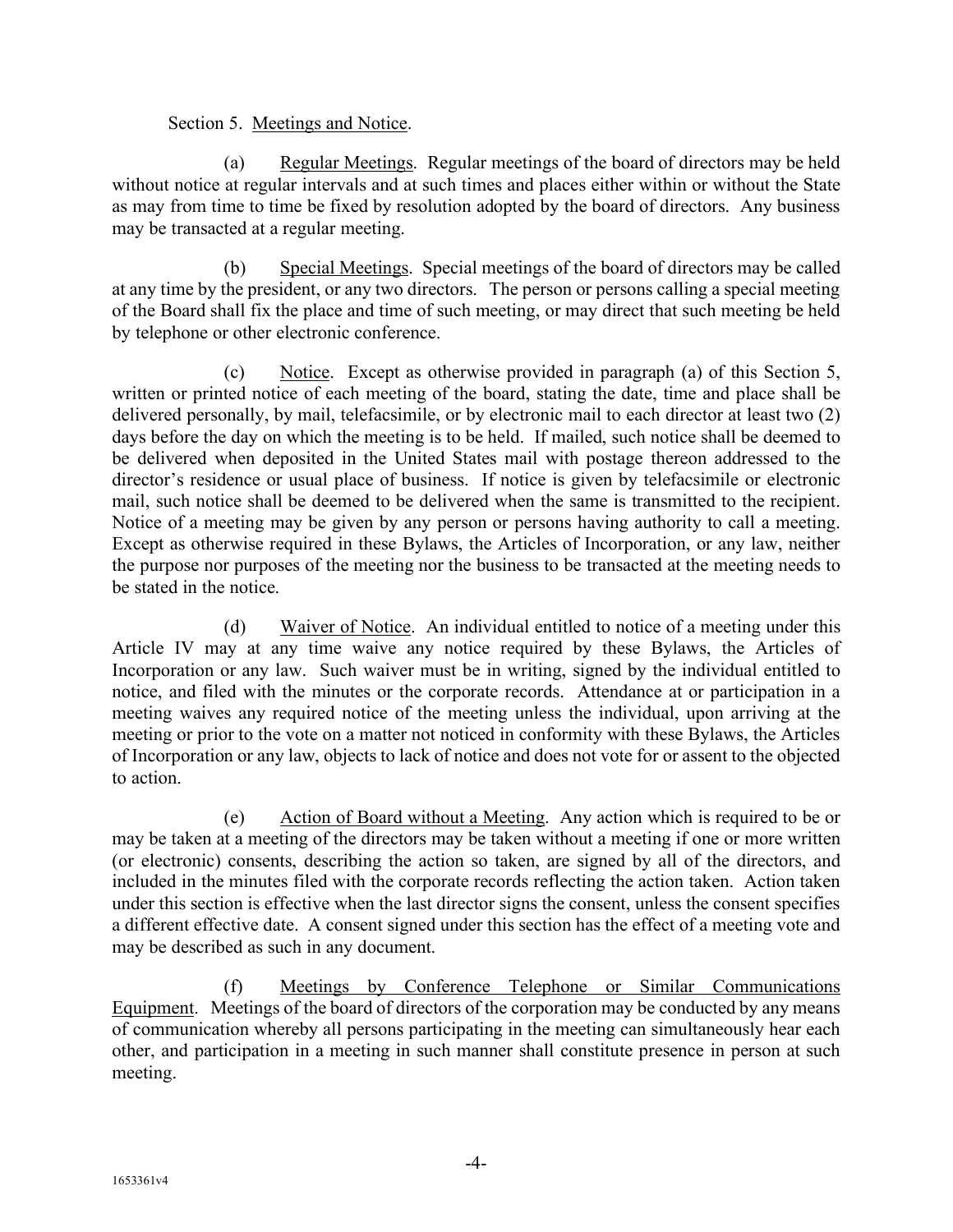Section 6. Quorum and Voting. Except as otherwise provided by these Bylaws, the Articles of Incorporation or by any law, a majority of the board of directors in office immediately before a meeting begins shall constitute a quorum. If a quorum is present when a vote is taken, the affirmative vote of a majority of directors present is the act of the board unless these Bylaws, the Articles of Incorporation or any law require the vote of a greater number of directors.

Section 7. Adjournment. If less than a quorum of directors is present at any meeting, a majority of the directors present may adjourn the meeting to another time without notice.

Section 8. Vacancies. If a director is unable to complete his term, the board of directors shall fill the vacancy by electing a successor to complete the term. If the directors remaining in office constitute fewer than a quorum of the board, they may fill the vacancy by the affirmative vote of a majority of all the directors remaining in office. A director elected to fill a vacancy shall be elected for the unexpired term of his predecessor in office.

Section 9. Removal. Any member of the Board of Directors may be removed by the Member whenever, in its judgment, it would be in the best interest of the corporation.

Section 10. Compensation of Directors. Directors shall receive no compensation for the performance of their duties except for reimbursement of expenses as authorized from time to time by the board of directors; provided, that nothing herein contained shall be construed to preclude any director from serving the corporation in any other capacity and receiving compensation therefor.

Section 11. Advisory Council. The board of directors may appoint an Advisory Council consisting of individuals who take an interest in the corporation's affairs. Members of the Advisory Council shall have no voting rights, but may attend all meetings of the board of directors.

Section 12. Committees. The board of directors may create such standing or special committees of two or more directors as it deems desirable and may delegate to it such board powers, duties and responsibilities, not inconsistent with law or these Bylaws, as may be stated in the resolution creating the committee. The creation of a committee and appointment of members to it must be approved by a majority of all the directors in office when the action is taken. All provisions of these Bylaws relating to meetings, actions without meetings, notice, waiver of notice, and quorum and voting requirements shall apply to such committees and committee members.

Section 13. Other Committees. Other committees not having and exercising the authority of the board of directors in the management of the corporation may be designated by a resolution adopted by a majority of the directors present at a meeting at which a quorum is present. Except as otherwise provided in such resolution, members of each such committee shall be directors and/or officers of the corporation and the president shall appoint the members thereof. Any member thereof may be removed by the person or persons authorized to appoint such member whenever in their judgment the best interests of the corporation shall be served by such removal.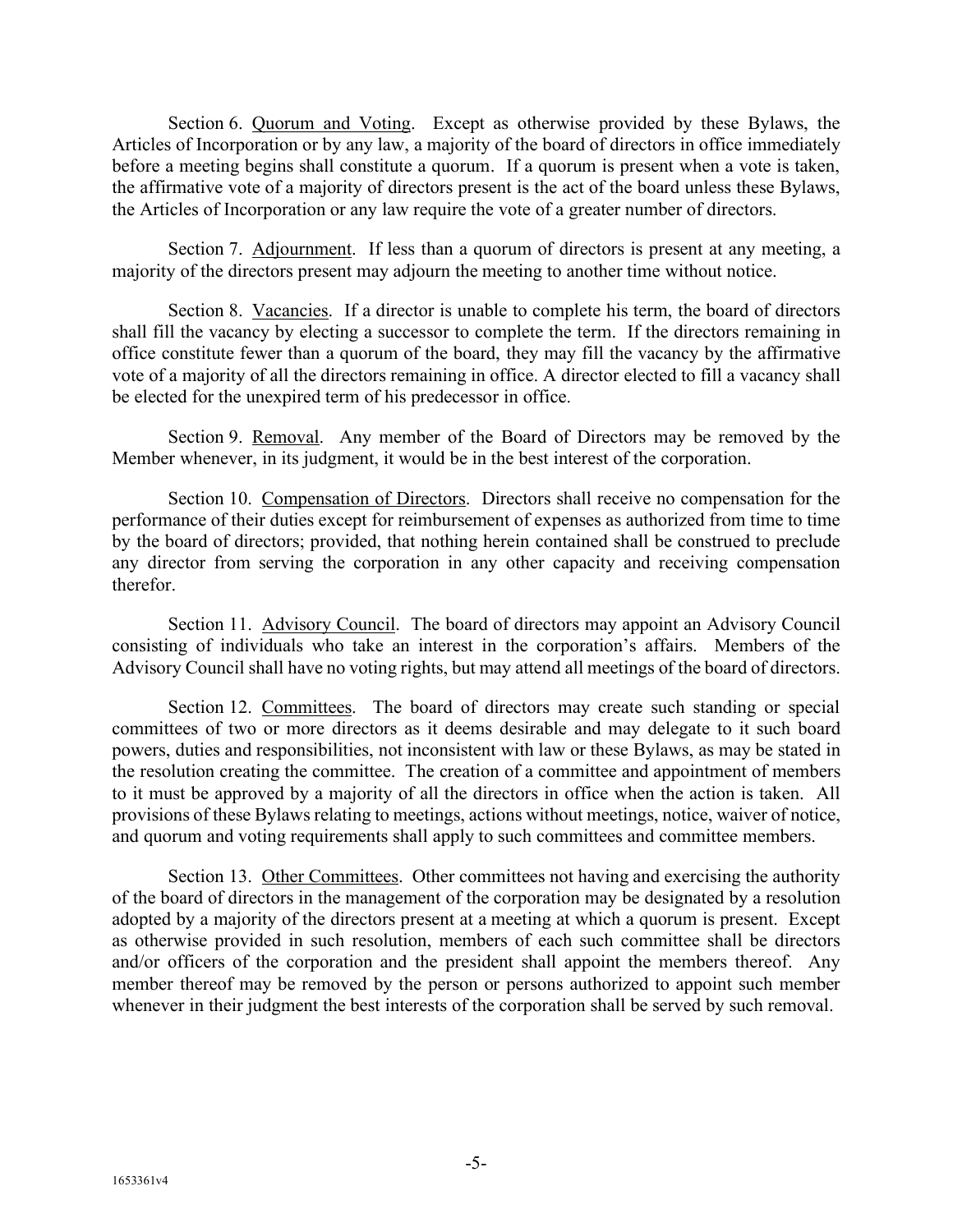### ARTICLE V

## **Officers**

The elected officers of the corporation shall be a Chairperson, Vice Chairperson, Treasurer and Secretary, two of whom, at all times, shall be equipment dealers and all of whom shall be members of the corporation's board. The President/CEO of NAEDA shall be the President/CEO of the corporation.

Section 1. Election and Term of Office. The officers of the Corporation shall be elected annually by the Board of Directors at its Regular meeting. If the election of officers shall not be held at such meeting, such election shall be held at the next meeting of the Board of Directors. Each officer shall take office immediately upon election and shall hold office until his successor shall have been duly elected and shall have qualified to take office or until his death or until he shall resign or shall have been removed in the manner hereinafter provided. Election of an officer shall not of itself create contract rights.

Section 2. Removal. Any officer or agent elected or appointed by the board of directors, other than the President/CEO, may be removed or discharged by the board at any time with or without cause, but such removal or discharge shall be without prejudice to the contract rights, if any, of the person so removed.

Section 3. Delegation of Authority to Hire, Discharge and Designate Duties. The board from time to time may delegate to the president, or other officer or executive employee of the corporation, authority to hire, discharge and fix and modify the duties, salary, or other compensation of employees of the corporation under their jurisdiction, and the board may delegate to such officer or executive employee similar authority with respect to obtaining and retaining for the corporation the services of attorneys, accountants and other experts.

Section 4. Chairperson**.** The Chairperson shall, when present, preside at all meetings and may sign corporate documents with the Secretary or any other officer authorized by the Board of Directors, may appoint committees and in general, and shall perform all duties incident to the office of Chairperson as are usual to that office, together with such other duties as may be prescribed by the Board of Directors from time to time or as may be prescribed by these Bylaws.

Section 5. Vice Chairperson. In the absence, death, inability, or refusal of the Chairperson to act, the Vice Chairperson shall perform the duties of the Chairperson and, when so acting, shall have all the powers of and be subject to all the restrictions upon the Chairperson, and shall perform such other duties as from time to time may be assigned to him by the Chairperson or by the Board of Directors.

Section 6. The President/CEO. Unless the board otherwise provides, the President/CEO shall be the chief executive officer of the corporation with such general executive powers and duties of supervision and management as are usually vested in the office of the chief executive officer of a corporation and he shall carry into effect all directions and resolutions of the board. Except as otherwise provided for in these Bylaws, the President/CEO shall preside at all meetings of the members, if any, and directors.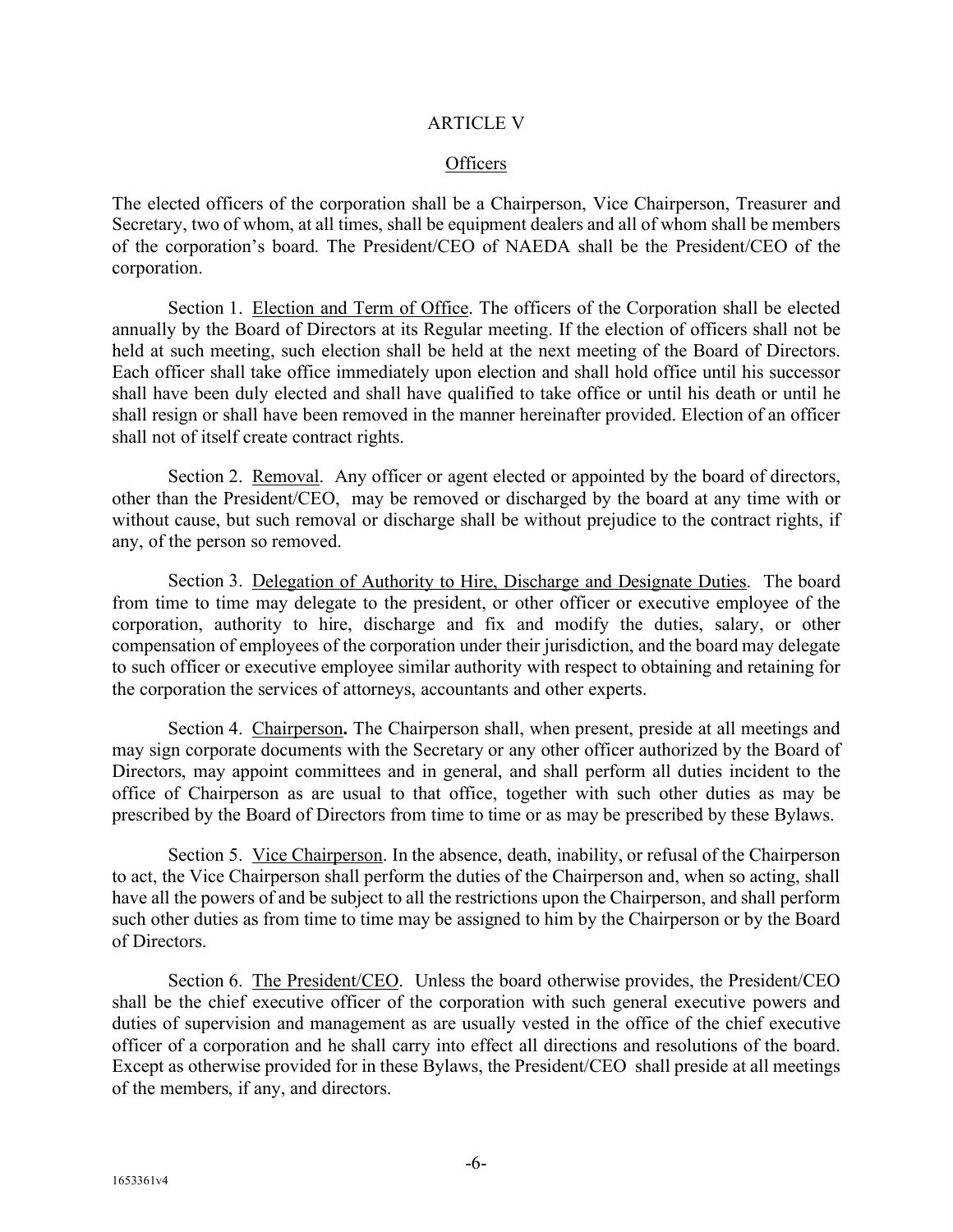The president may execute all bonds, notes, debentures, mortgages, contracts and all other instruments for and in the name of the corporation.

Unless the board otherwise provides, the president, or any person designated in writing by the president may:

- i) attend meetings of other corporations to represent the corporation thereat and to vote or take action with respect to the shares of any such corporation owned by this corporation in such manner as the president or the president's designee may determine; and
- ii) execute and deliver waivers of notice and proxies for and in the name of the corporation with respect to any such shares owned by this corporation.

The president shall, unless the board otherwise provides, be ex officio a member of all standing committees.

The president shall have such other or further duties and authority as may be prescribed elsewhere in these Bylaws or from time to time by the board of directors.

Section 7. The Secretary and Assistant Secretaries. The secretary shall attend all sessions of the board and, except as otherwise provided for in these Bylaws, all meetings of the members, if any, and shall record or cause to be recorded all votes taken and the minutes of all proceedings in a minute book of the corporation to be kept for that purpose. The secretary shall perform like duties for the executive and other standing committees when requested by the board or any such committee to do so.

The secretary shall see that all books, records, lists and information, or duplicates, required to be maintained at the registered or some office of the corporation in the State, or elsewhere, are so maintained.

The secretary shall perform such other duties and have such other authority as may be prescribed elsewhere in these Bylaws or from time to time by the board of directors or the Chairperson of the corporation.

The secretary shall have the general duties, powers and responsibilities of a secretary of a corporation.

Any assistant secretary, in the absence, disability, or inability to act of the secretary, may perform the duties and exercise the powers of the secretary, and shall perform such other duties and have such other authority as the board of directors may from time to time prescribe.

Section 8. The Treasurer and Assistant Treasurers. The treasurer shall have responsibility for the safekeeping of the funds and securities of the corporation, shall keep or cause to be kept full and accurate accounts of receipts and disbursements in books belonging to the corporation and shall keep, or cause to be kept, all other books of account and accounting records of the corporation. The treasurer shall deposit or cause to be deposited all moneys and other valuable effects in the name and to the credit of the corporation in such depositories as may be designated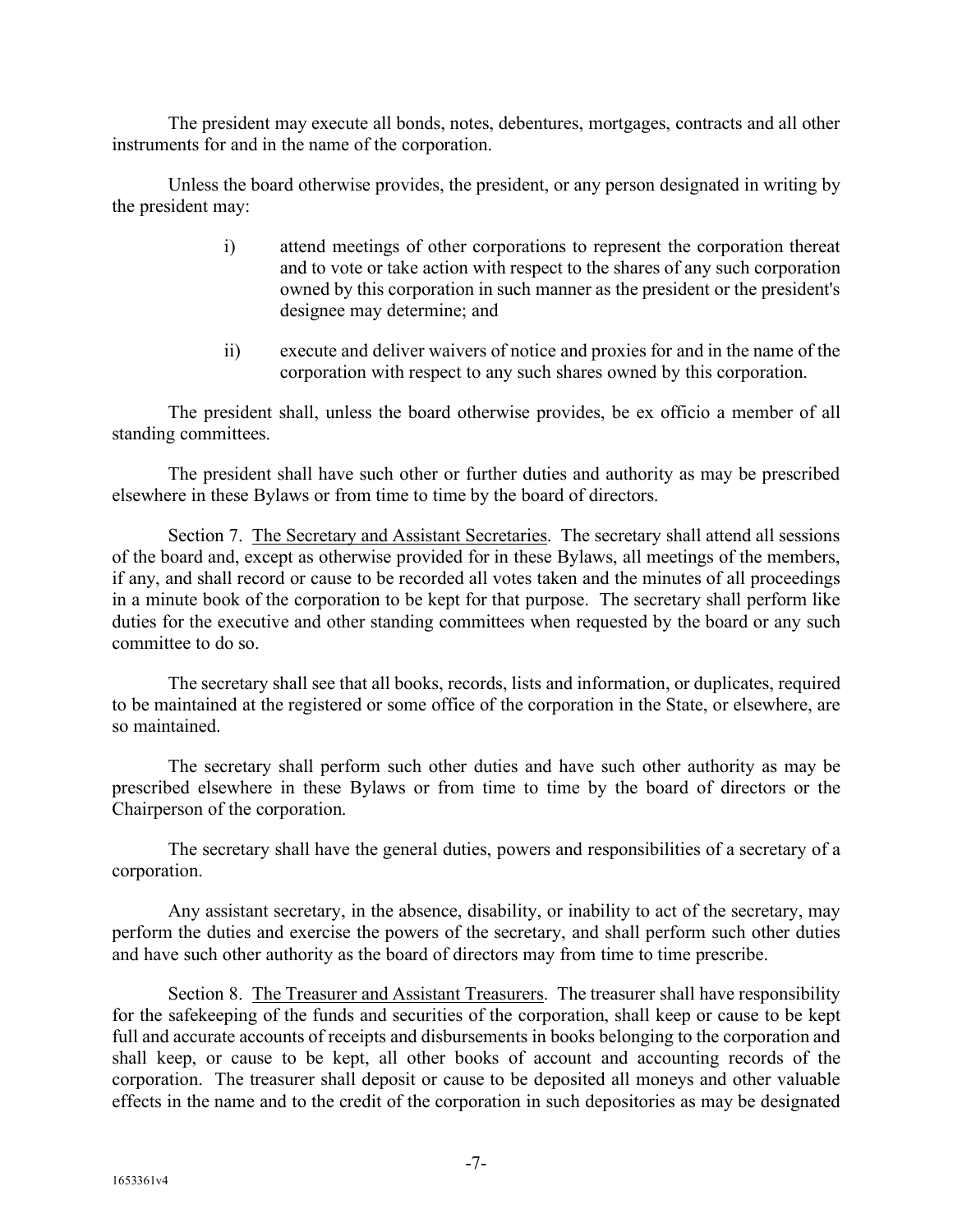by the board of directors or by any officer of the corporation to whom such authority has been granted by the board of directors.

The treasurer shall disburse, or permit to be disbursed, the funds of the corporation as may be ordered, or authorized generally, by the board, and shall render to the chief executive officer of the corporation and the directors, whenever they may require it, an account of all the treasurer's transactions and of those under the treasurer's jurisdiction, and of the financial condition of the corporation.

The treasurer shall perform such other duties and shall have such other responsibility and authority as may be prescribed elsewhere in these Bylaws or from time to time by the board of directors.

The treasurer shall have the general duties, powers and responsibilities of a treasurer of a corporation, and shall, unless otherwise provided by the board, be the chief financial and accounting officer of the corporation.

If required by the board, the treasurer shall give the corporation a bond in a sum and with one or more sureties satisfactory to the board, for the faithful performance of the duties of the office, and for the restoration to the corporation, in the case of death, resignation, retirement or removal from office, of all books, papers, vouchers, money and other property of whatever kind in the treasurer's possession or under the treasurer's control which belong to the corporation.

Any assistant treasurer, in the absence, disability, or inability to act of the treasurer, may perform the duties and exercise the powers of the treasurer, and shall perform such other duties and have such other authority as the board of directors may from time to time prescribe.

Section 9. Duties of Officers May be Delegated. If any officer of the corporation be absent or unable to act, or for any other reason that the board may deem sufficient, the board may delegate, for the time being, some or all of the functions, duties, powers and responsibilities of any officer to any other officer, or to any other agent or employee of the corporation or other responsible person.

# ARTICLE VI

## Indemnification

Section 1. General Indemnity. The corporation shall indemnify any person who was or is a party or is threatened to be made a party to any threatened, pending or completed action, suit, or proceeding, whether civil, administrative or investigative, other than an action by or in the right of the corporation, by reason of the fact that the person is or was a director or officer of the corporation, or is or was serving at the request of the corporation as a director or officer of another association, corporation, partnership, joint venture, trust or other enterprise, against expenses, including attorneys' fees, judgments, and amounts paid in settlement actually and reasonably incurred by the person in connection with such action, suit, or proceeding if the person acted in good faith and in a manner the person reasonably believed to be in or not opposed to the best interests of the corporation. The termination of any action, suit, or proceeding by judgment, order or settlement shall not, of itself, create a presumption that the person did not act in good faith and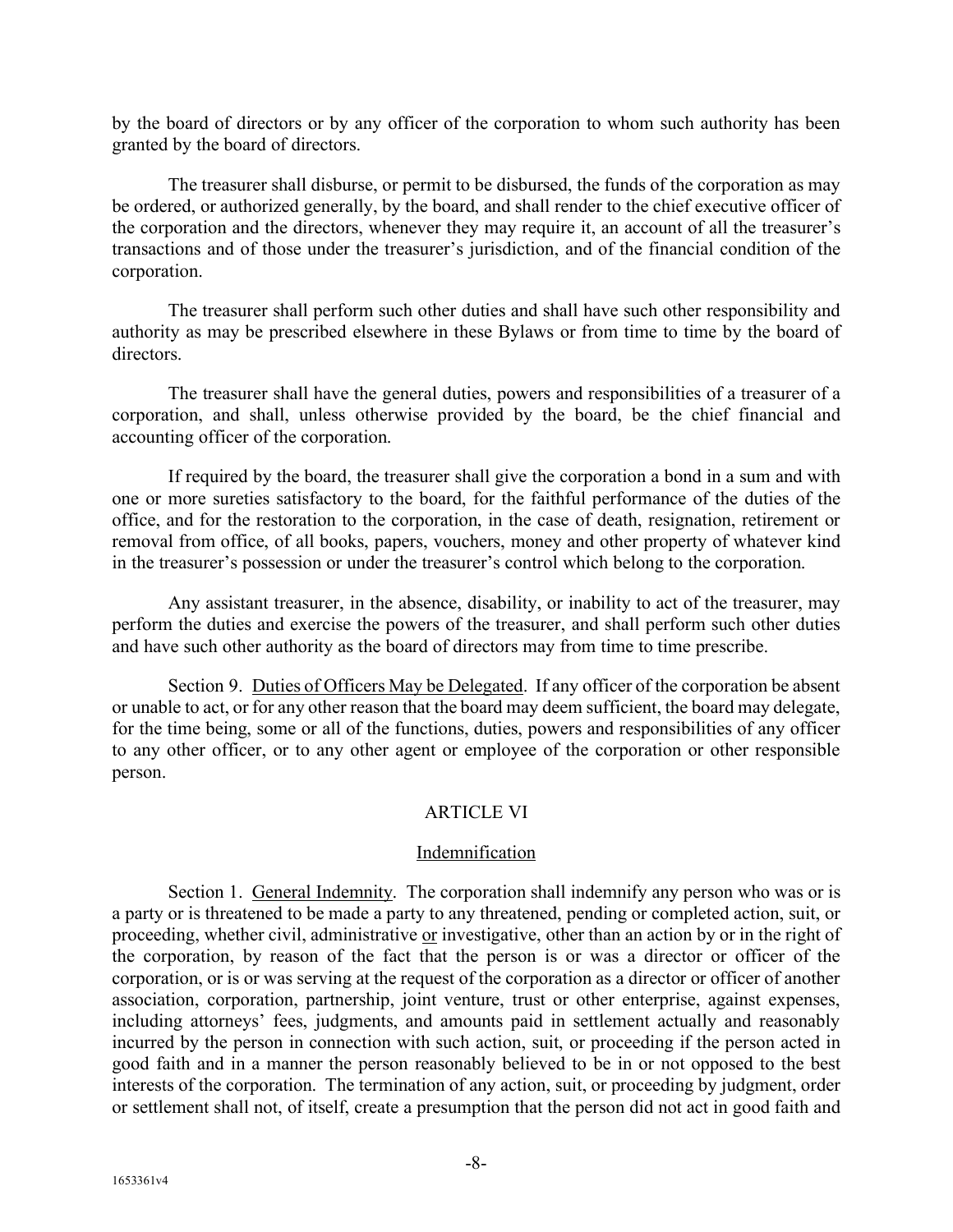in a manner which the person reasonably believed to be in or not opposed to the best interests of the corporation.

Section 2. Indemnity for Derivative Actions. The corporation shall indemnify any person who was or is a party or is threatened to be made a party to any threatened, pending or completed action or suit by or in the right of the corporation to procure a judgment in its favor by reason of the fact that the person is or was a director or officer of the corporation, or is or was serving at the request of the corporation as a director or officer of another association, corporation, partnership, joint venture, trust or other enterprise against expenses, including attorneys' fees and amounts paid in settlement, actually and reasonably incurred by the person in connection with the defense or settlement of the action or suit if the person acted in good faith and in a manner the person reasonably believed to be in or not opposed to the best interests of the corporation; except that no indemnification shall be made in respect of any claim, issue, or matter as to which such person shall have been adjudged to be liable for negligence or misconduct in the performance of the person's duty to the corporation unless and only to the extent that the court in which the action or suit was brought determines upon application that, despite the adjudication of liability and in view of all the circumstances of the case, the person is fairly and reasonably entitled to indemnity for such expenses which the court shall deem proper.

Section 3. Mandatory Indemnification of Expenses. To the extent that a director, officer, employee or agent of the corporation has been successful on the merits or otherwise in defense of any action, suit, or proceeding referred to in Section 1 or 2 of this Article VI, or in defense of any claim, issue or matter therein, that person shall be indemnified against expenses, including attorneys' fees, actually and reasonably incurred by that person in connection with the action, suit, or proceeding.

Section 4. Board Determination. Any indemnification under Section 1 or 2 of this Article VI, unless ordered by a court, shall be made by the corporation only as authorized in the specific case upon a determination that indemnification is proper in the circumstances because the indemnified person has met the applicable standard of conduct set forth in this Article VI. The determination shall be made by the board of directors by a majority vote of a quorum consisting of directors who were not parties to the action, suit, or proceeding, or if such a quorum is not obtainable, or even if obtainable a quorum of disinterested directors so directs, by independent legal counsel in a written opinion, or by the members.

Section 5. Advancement of Expenses. Expenses incurred in defending an action, suit or proceeding may be paid by the corporation in advance of the final disposition of the action, suit, or proceeding as authorized by the board of directors in the specific case upon receipt of an undertaking by or on behalf of the director or officer to repay such amount unless it shall ultimately be determined that he is entitled to be indemnified by the corporation as authorized in this Article VI.

Section 6. Nonexclusive Right. The indemnification provided by this Article VI shall not be deemed exclusive of any other rights to which those seeking indemnification may be entitled under any provision of law, the articles of incorporation or bylaws or any agreement, vote of disinterested directors or otherwise, both as to action in an official capacity and as to action in another capacity while holding such office, and shall continue as to a person who has ceased to be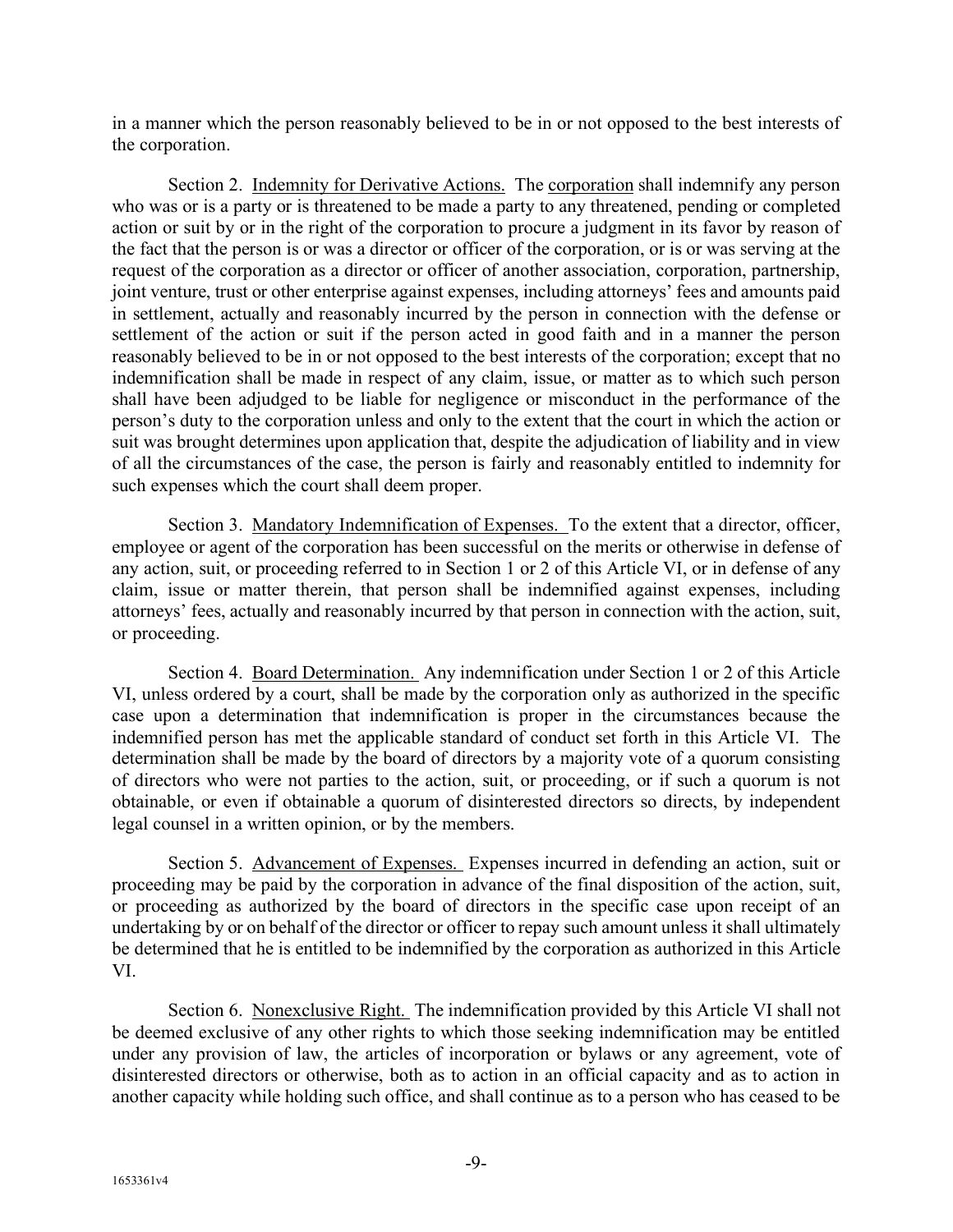a director, officer, employee or agent and shall inure to the benefit of the heirs, executors and administrators of such a person.

Section 7. Further Indemnity. The corporation shall have the power to give any further indemnity, in addition to the indemnity authorized or contemplated under this Article VI, to any person who is or was a director or officer, or to any person who is or was serving at the request of the corporation as a director or officer of another association, corporation, partnership, joint venture, trust, or other enterprise, provided such further indemnity is either (a) authorized, directed, or provided for in the articles of incorporation or any duly adopted amendment thereof or (b) is authorized, directed, or provided for in any bylaw or agreement of the corporation which has been duly adopted by a vote of the board of directors, and provided further that no such indemnity shall indemnify any person from or on account of such person's conduct which was finally adjudged to have been knowingly fraudulent, deliberately dishonest or willful misconduct. Nothing in this Section 7 shall be deemed to limit the power of the corporation under Section 6 of this Article VI to enact bylaws or to enter into agreements without member adoption of the same.

Section 8. Insurance. The corporation may purchase and maintain insurance on behalf of any person who is or was a director or officer of the corporation, or is or was serving at the request of the corporation as a director or officer of another association, corporation, partnership, joint venture, trust or other enterprise against any liability asserted against that person and incurred by that person in any such capacity, or arising out of that person's status as such, whether or not the corporation would have the power to indemnify that person against such liability under the provisions of this Article VI.

# Section 9. Definitions. For purposes of this Article VI:

(a) References to "the corporation" include all constituent corporations or associations absorbed in a consolidation or merger as well as the resulting or surviving association so that any person who is or was a director or officer of such a constituent association or is or was serving at the request of such constituent association as a director or officer of another association, corporation, partnership, joint venture, trust or other enterprise shall stand in the same position under the provisions of this Article VI with respect to the resulting or surviving association as that person would if that person had served the resulting or surviving association in the same capacity.

(b) The term "other enterprise" shall include employee benefit plans; the term "fines" shall include any excise taxes assessed on a person with respect to an employee benefit plan.

(c) The term "serving at the request of the corporation" shall include any service as director or officer of the corporation which imposes duties on, or involves services by, such director or officer with respect to an employee benefit plan, its participants, or beneficiaries; and a person who acted in good faith and in a manner he reasonably believed to be in the interest of the participants and beneficiaries of an employee benefit plan shall be deemed to have acted in a manner "not opposed to the best interests of the corporation" as referred to in this Article VI.